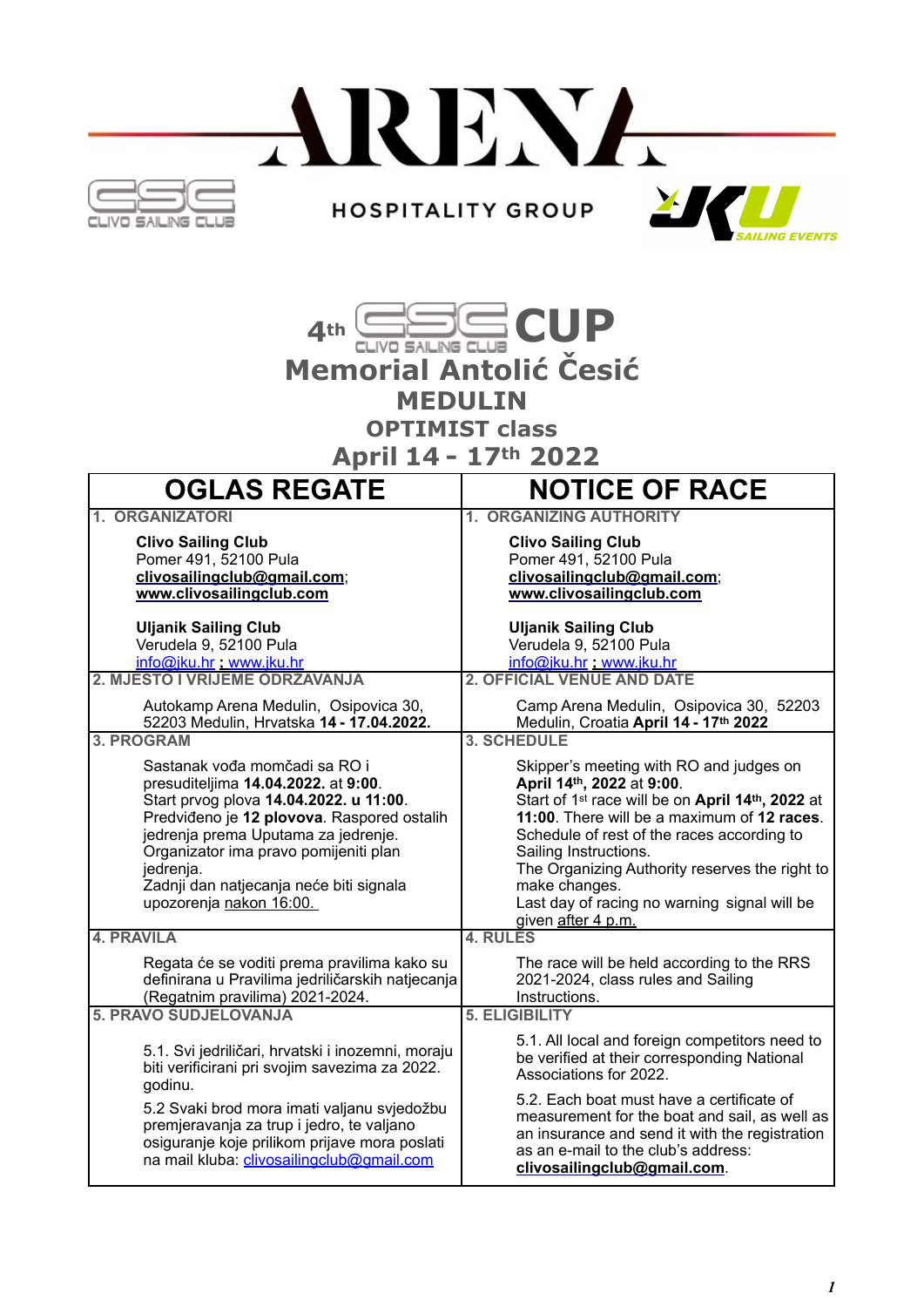| <b>6. PRIJAVE</b>                                                                                                                                                                                                                                                                                                                                                           | <b>6. ENTRIES</b>                                                                                                                                                                                                                                                                                                                                                                                                    |
|-----------------------------------------------------------------------------------------------------------------------------------------------------------------------------------------------------------------------------------------------------------------------------------------------------------------------------------------------------------------------------|----------------------------------------------------------------------------------------------------------------------------------------------------------------------------------------------------------------------------------------------------------------------------------------------------------------------------------------------------------------------------------------------------------------------|
| Ispunjeni formular sa prijavama mora biti<br>poslan na klupski mail najkasnije do 4.<br>travnja, 2022. Formular se može naći na<br>slijedećem linku: https://forms.gle/<br>oWFJh9HES6MBuo7j6                                                                                                                                                                                | Fully completed Entry form must be send to<br>the club's e-mail address no later then April<br>4th, 2022. The Pre-Entry form can be found<br>on the following link: https://forms.gle/<br>oWFJh9HES6MBuo7j6                                                                                                                                                                                                          |
| Prijava i uplata do 4.4.2022. 375kn po<br>jedriličaru. Prijava i uplata nakon 4.4.2022.<br>525kn po jedriličaru.                                                                                                                                                                                                                                                            | Entry fee will be €50 per competitor until<br>April 4th, 2022. For entry fees received<br>later than April 4th, 2022 a late entry fee of<br>€70 will apply.                                                                                                                                                                                                                                                          |
| Za članove HJS-a prema pravilnku i odluci<br>HJS-a.                                                                                                                                                                                                                                                                                                                         | Croatian sailor according to Croatian rules.                                                                                                                                                                                                                                                                                                                                                                         |
| Participacija za trenerski gumenjak 150kn.                                                                                                                                                                                                                                                                                                                                  | Support boat entry fee will be €20.                                                                                                                                                                                                                                                                                                                                                                                  |
| Račun kluba:<br><b>CLIVO SAILING CLUB</b><br>IBAN: HR6024020061100633019<br>ERSTE&STEIERMÄRKISCHE BANK D.D.<br>SWIFT/BIC: ESBCHR22<br>JADRANSKI TRG 3a, 51000 RIJEKA                                                                                                                                                                                                        | Payment details:<br><b>CLIVO SAILING CLUB</b><br>IBAN: HR6024020061100633019<br>ERSTE&STEIERMÄRKISCHE BANK D.D.<br>SWIFT/BIC: ESBCHR22<br>JADRANSKI TRG 3a, 51000 RIJEKA                                                                                                                                                                                                                                             |
| 7. BODOVANJE                                                                                                                                                                                                                                                                                                                                                                | <b>7. SCORING SYSTEM</b>                                                                                                                                                                                                                                                                                                                                                                                             |
| 7.1 Regata je valjana kada se održe 3<br>jedrenja. Kada se dokonča manje od 4<br>jedrenja, bodovi serije jedrilice bit će zbroj<br>njenih bodova u svim jedrenjima.<br>7.2 Organizator ima pravo podijeliti takmičare<br>u grupe ako se prijavi više od 80 jedrilica. U<br>slučaju podjele na grupe natjecanje će se<br>podijeliti na kvalifikacijsku i finalnu seriju. Sve | 7.1. The Championship is valid if at least 3<br>races are completed. When fewer then 4<br>races were sailed, the summ of the series will<br>be the summ of all her races.<br>7.2. The organizer may divide into groups if<br>more than 80 sailors are registered. If it will<br>be sailed in groups, there will be a<br>qualification and a final series. All groups<br>must complete at least 4 races to proceed to |
| flote trebaju dovršiti minimalno 4 jedrenja da<br>bi se započelo s finalnom serijom.                                                                                                                                                                                                                                                                                        | final series.                                                                                                                                                                                                                                                                                                                                                                                                        |
| 8. SUĐENJE                                                                                                                                                                                                                                                                                                                                                                  | <b>8. PROTEST COMMITTEE</b>                                                                                                                                                                                                                                                                                                                                                                                          |
| Primjeniti će se direktno suđenje na moru u<br>skladu sa Dodatkom P.                                                                                                                                                                                                                                                                                                        | There will be direct Jury on water according<br>with the Appendix P.                                                                                                                                                                                                                                                                                                                                                 |
| 9. OGLASNA PLOČA                                                                                                                                                                                                                                                                                                                                                            | 9. OFFICIAL NOTICE BOARD                                                                                                                                                                                                                                                                                                                                                                                             |
| Oglasna ploča regate nalazi se na slijedećoj<br>webstranici: www.racingrulesofsailing.org<br>Svaki je natjecatelj odgovoran samostalno se<br>obavještavati putem e-oglasne ploče.                                                                                                                                                                                           | The official online notice board will be only on<br>the website: www.racingrulesofsailing.org<br>It is competitors responsability to inform<br>themself regularly through the online notice<br>board.                                                                                                                                                                                                                |
| <b>10. UPUTE ZA JEDRENJE</b>                                                                                                                                                                                                                                                                                                                                                | <b>10. SAILING INSTRUCTIONS</b>                                                                                                                                                                                                                                                                                                                                                                                      |
| Upute za jedrenje biti će dostupne<br>13.04.2022. od 19:00 isključivo online.                                                                                                                                                                                                                                                                                               | Sailing Instructions will be available on April<br>13st, 2022 from 19:00 exclusively online.                                                                                                                                                                                                                                                                                                                         |







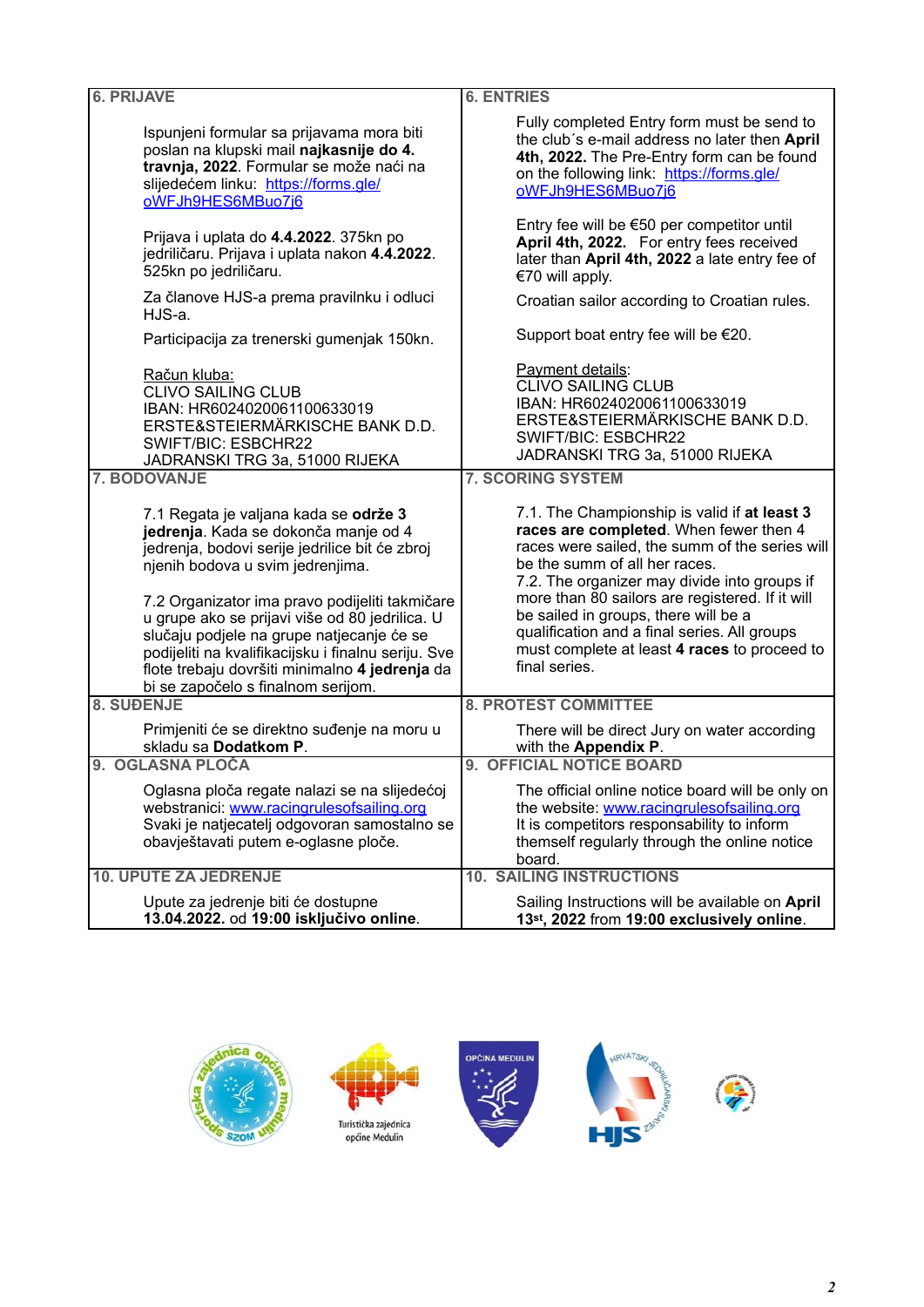| <b>11. NAGRADE</b>                                                                                                                                                                                                                                                                                                                                                                                                     | <b>11. TROPHIES</b>                                                                                                                                                                                                                                                                                                                                                                                                |
|------------------------------------------------------------------------------------------------------------------------------------------------------------------------------------------------------------------------------------------------------------------------------------------------------------------------------------------------------------------------------------------------------------------------|--------------------------------------------------------------------------------------------------------------------------------------------------------------------------------------------------------------------------------------------------------------------------------------------------------------------------------------------------------------------------------------------------------------------|
| LEVAN TROPHY: 1, 2 i 3 mjesto u ukupnom<br>poretku                                                                                                                                                                                                                                                                                                                                                                     | LEVAN TROPHY: 1st, 2nd and 3rd place in<br>overall ranking                                                                                                                                                                                                                                                                                                                                                         |
| FINERA TROPHY: 1, 2 i 3 mjesto u kategoriji<br>djevojčica                                                                                                                                                                                                                                                                                                                                                              | FINERA TROPHY: 1st, 2nd and 3rd place in<br>overall ranking in category GIRLS                                                                                                                                                                                                                                                                                                                                      |
| LEVANIĆ TROPHY: 1, 2 i 3 dječak u<br>kategoriji U12                                                                                                                                                                                                                                                                                                                                                                    | <b>LEVANIC TROPHY:</b> 1st, 2nd and 3rd BOY in<br>the category U12                                                                                                                                                                                                                                                                                                                                                 |
| FENOLIGA TROPHY: 1, 2 i 3 djevojčica u<br>kategoriji U12                                                                                                                                                                                                                                                                                                                                                               | <b>FENOLIGA TROPHY: 1st, 2nd and 3rd GIRL in</b><br>the category U12                                                                                                                                                                                                                                                                                                                                               |
| PORER TROPHY: za najmlađeg jedriličara                                                                                                                                                                                                                                                                                                                                                                                 | <b>PORER TROPHY:</b> for the youngest sailor                                                                                                                                                                                                                                                                                                                                                                       |
| CEJA TROPHY: za najmlađu jedriličarku                                                                                                                                                                                                                                                                                                                                                                                  | <b>CEJA TROPHY:</b> for the youngest female<br>sailor                                                                                                                                                                                                                                                                                                                                                              |
| Organizator ima prava promijeniti fond<br>nagrada.                                                                                                                                                                                                                                                                                                                                                                     | The Organizing Authority reserves the right to<br>make changes.                                                                                                                                                                                                                                                                                                                                                    |
| <b>12. BRODOVI PODRŠKE</b>                                                                                                                                                                                                                                                                                                                                                                                             | <b>12. SUPPORT BOATS</b>                                                                                                                                                                                                                                                                                                                                                                                           |
| Brodovi podrške moraju biti označeni brojem<br>koji će dobiti prilikom registracije. Oni će biti<br>smješteni ispred starog Malina u Medulinu.                                                                                                                                                                                                                                                                         | All support boats shall display a number<br>which they receive at the registration. They<br>will be moored infront of the old mill in<br>Medulin.                                                                                                                                                                                                                                                                  |
| 13. SMJEŠTAJ                                                                                                                                                                                                                                                                                                                                                                                                           | <b>13. ACCOMMODATION</b>                                                                                                                                                                                                                                                                                                                                                                                           |
| Zahvaljujući našem partneru Arena<br>Hospitality Group imate na raspolaganju<br>više vrsta smještaja direktno u Autokampu<br>Medulin.                                                                                                                                                                                                                                                                                  | Thanks to our partnership with Arena<br>Hospitality Group there is vast availability of<br>different accommodations for all competitors<br>and their followers.                                                                                                                                                                                                                                                    |
| Regata i sva popratna događanja se<br>održavaju unutar Autokampa Medulin.<br>Za više detaljnih informacija kontaktirajte gđu.<br>Ivu Lorencin na mail:<br>ilorencin@arenahospitalitygroup.com                                                                                                                                                                                                                          | Regatta and all the program will be held in<br>AC Medulin.<br>For more info about accommodation please<br>do not hesitate to write an e-mail to Mrs Iva<br>Lorencin:<br>ilorencin@arenahospitalitygroup.com                                                                                                                                                                                                        |
| <b>14. COVID MJERE</b>                                                                                                                                                                                                                                                                                                                                                                                                 | <b>14. COVID RESTRICTIONS</b>                                                                                                                                                                                                                                                                                                                                                                                      |
| Svi sudionici regate moraju poštivati trenutne<br>COVID mjere na snazi u Republici Hrvatskoj.                                                                                                                                                                                                                                                                                                                          | All competitors shall respect COVID rules<br>within the Republic of Croatia.                                                                                                                                                                                                                                                                                                                                       |
| <b>15. PRAVA KORIŠTENJA FOTOGRAFIJA I VIDEO</b><br><b>MATERIJALA</b>                                                                                                                                                                                                                                                                                                                                                   | <b>15. RIGHT OF USE OF PHOTOS AND VIDEO</b><br><b>MATERIAL</b>                                                                                                                                                                                                                                                                                                                                                     |
| Sudionici daju puno pravo i dozvolu organizatoru<br>i sponzoru regate da mogu raspolagati i/ili<br>objavljivati u elektronskim medijima na bilo koji<br>način, bilo fotografije ili snimljeni materijal osoba<br>ili jedrilica tijekom regate, uključujući, ali ne i<br>ograničavajući se na, TV reklame i sve što se<br>može koristiti za vlastite potrebe ili za<br>izdavaštvo, oglašavanje i promotivne materijale. | Participants give the right and permission to<br>the organizer and sponsor of the regatta to<br>dispose of and / or publish in electronic<br>media in any way, any photographs or<br>recorded material of persons or sailboats<br>during the regatta, including, but not limited<br>to, TV commercials and everything it can be<br>used for own needs or for publishing,<br>advertising and promotional materials. |